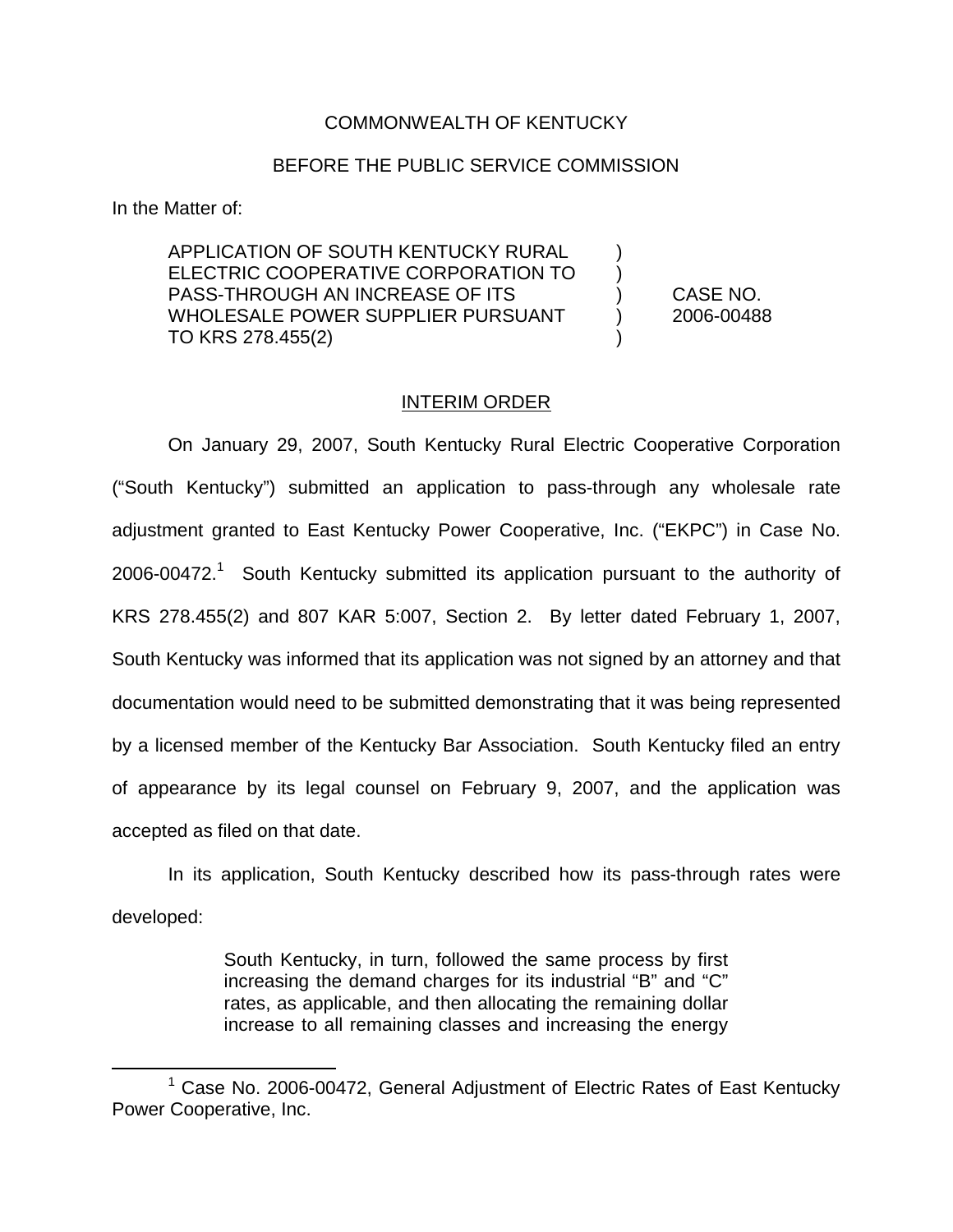charges for those rate schedules. In each instance, the retail rates for a particular class have been developed in a manner that is consistent with the method proposed by EKPC. The proposed rate design structure at retail does not change the rate design currently in effect and is consistent with the rate design methodology used at wholesale. $<sup>2</sup>$ </sup>

In support of its proposed pass-through methodology, South Kentucky stated that each Member System must recover the dollar increase from the new wholesale rates and that it is important to implement retail rates that mirror the change at wholesale, while still complying with the proportionality and rate design requirements. $3$  It further states that EKPC and the Member Systems understand that a "pure" proportional increase at retail would result in increases to customer, demand, and energy charges, but it does not agree that strict adherence to the existing proportion of revenue at retail by these components is reasonable. In support of this position it stated, for example, that EKPC and the Member Systems cannot justify a change to the customer charge as EKPC's proposed wholesale rate increase has no relationship to customer cost because EKPC has not proposed an increase in its substation or metering point charge.<sup>4</sup>

South Kentucky argues that KRS 278.455(2) explicitly recognizes "proportional" allocation without stating a specific method and, that it is reasonable for it to maintain the rate design relationship from wholesale to retail that has existed for a number of years.

<sup>2</sup> Application at 2.

<sup>&</sup>lt;sup>3</sup> Response to the Commission Staff's First Data Request dated March 12, 2007, Item 2(b).

 $4$  Id.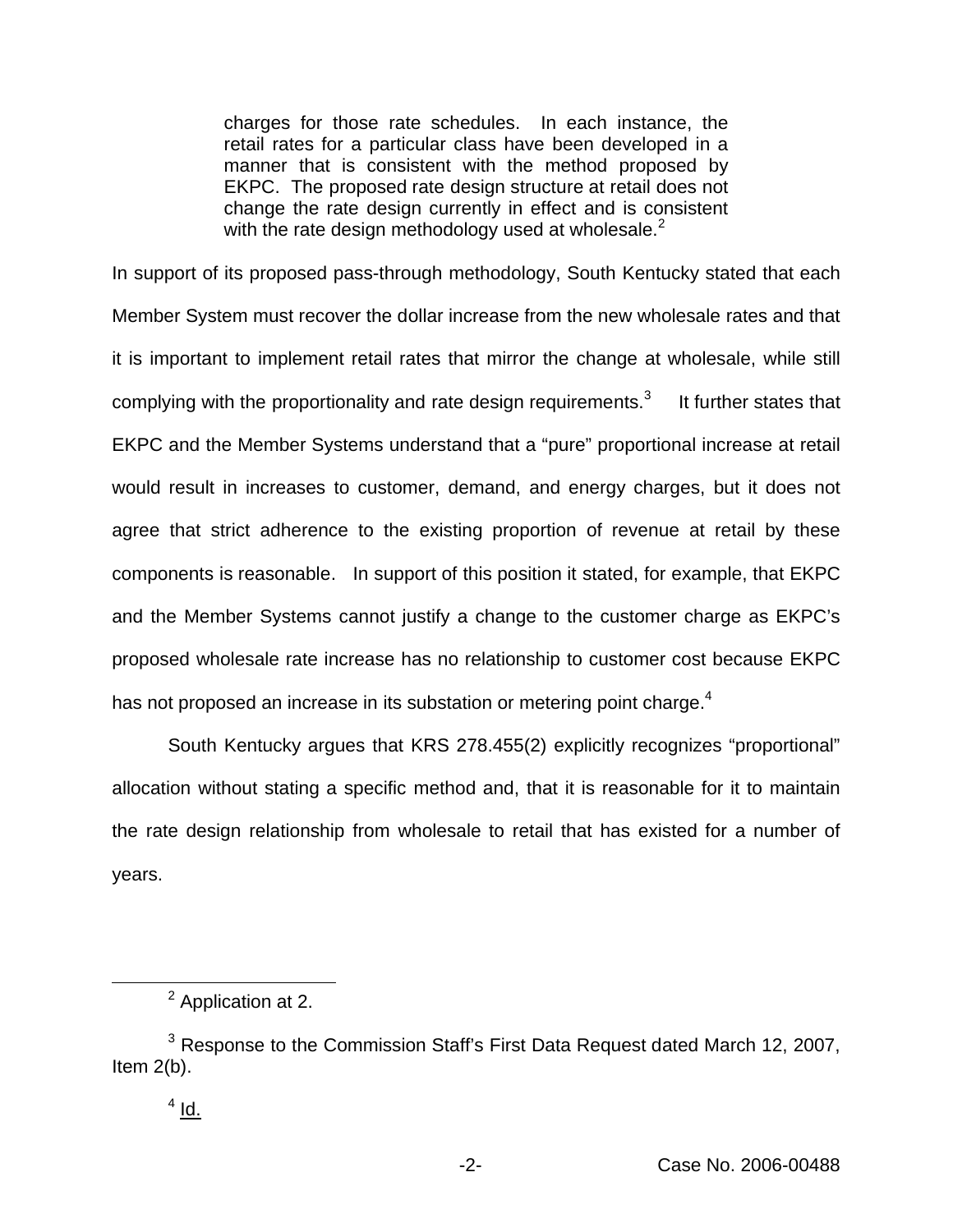South Kentucky also provided comparative analyses of its present and proposed revenues that reflected the percentage that each rate schedule or class represented of the total revenues and that reflected the percentage that each component of the base rates within each rate schedule or class represented of the total base rate revenues.<sup>5</sup>

KRS 278.455(2) provides that a distribution cooperative may change its rates to reflect a change in the rate of its wholesale supplier if the effects of an increase or decrease are allocated to each class and within each tariff on a proportional basis that will result in no change in the rate design currently in effect. Further, 807 KAR 5:007, Section 2(2), provides that the distribution cooperative shall file an analysis demonstrating that the rate change does not alter the rate design currently in effect and the revenue change has been allocated to each class and within each tariff on a proportional basis.

The Commission has reviewed the approach proposed by South Kentucky to pass-through any increases in the wholesale rates from EKPC and to allocate any increases to its retail rates. Based upon this review, the Commission finds that South Kentucky's approach does not comply with the provisions of KRS 278.455(2) and 807 KAR 5:007, Section 2(2), and therefore it should be rejected. Both the statute and administrative regulation are quite clear that the allocation of the wholesale rate increase must not change the retail rate design currently in effect and that the wholesale rate increase must be allocated to each retail class and within each retail tariff on a proportional basis. There is no provision in either KRS 278.455 or 807 KAR 5:007 requiring that there be a correlation between the proposed wholesale rate design and

 $<sup>5</sup>$  ld., Item 3(a).</sup>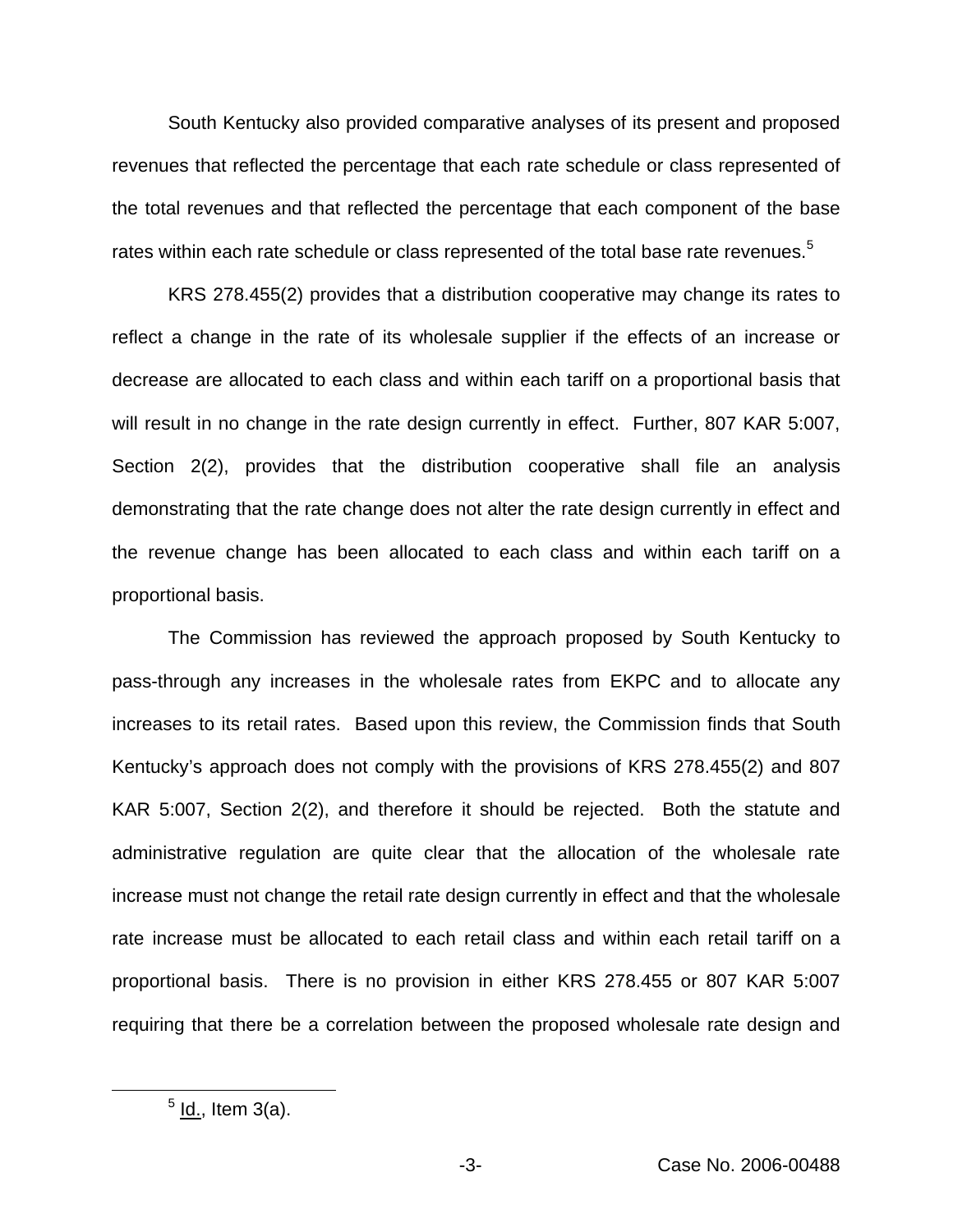the proposed retail rate design. Moreover, there is no provision or requirement that the process utilized to develop the wholesale rates must be followed or duplicated in the retail rates.

What is required is an allocation of the wholesale rate increase to the retail rates, on a proportional basis to each retail class and within each retail tariff, in a manner that does not change the existing distribution cooperative rate design. Contrary to the arguments of South Kentucky and EKPC, the Commission finds that the statute and administrative regulation require the distribution cooperative to follow a "strict adherence" to the existing proportion of revenues at retail, by rate mechanism component. South Kentucky and EKPC have offered no evidence supporting their contention that the pass-through at retail must follow the proposed wholesale rate design process in a proportional manner.

The Commission today has issued an Order in Case No. 2006-00472 authorizing an interim \$19.0 million annualized increase in EKPC's wholesale rates, subject to refund, which becomes effective for service rendered on and after April 1, 2007. South Kentucky's share of this interim increase is \$1,952,009. A post-hearing data response filed by EKPC in Case No. 2006-00472 on March 27, 2007 $^6$  included the determination of South Kentucky's rates reflecting the \$1,952,009 interim increase. However, those rates were developed using the same approach South Kentucky submitted with its application. As the Commission has found that approach should be rejected, the rates submitted for South Kentucky on March 27, 2007 should also be rejected. Under the

<sup>6</sup> Case No. 2006-00472, Responses to Commission Staff's Data Request at Hearing on March 22, 2007, Item 2(b), Case No. 2006-00488, Attachments 1 and 2.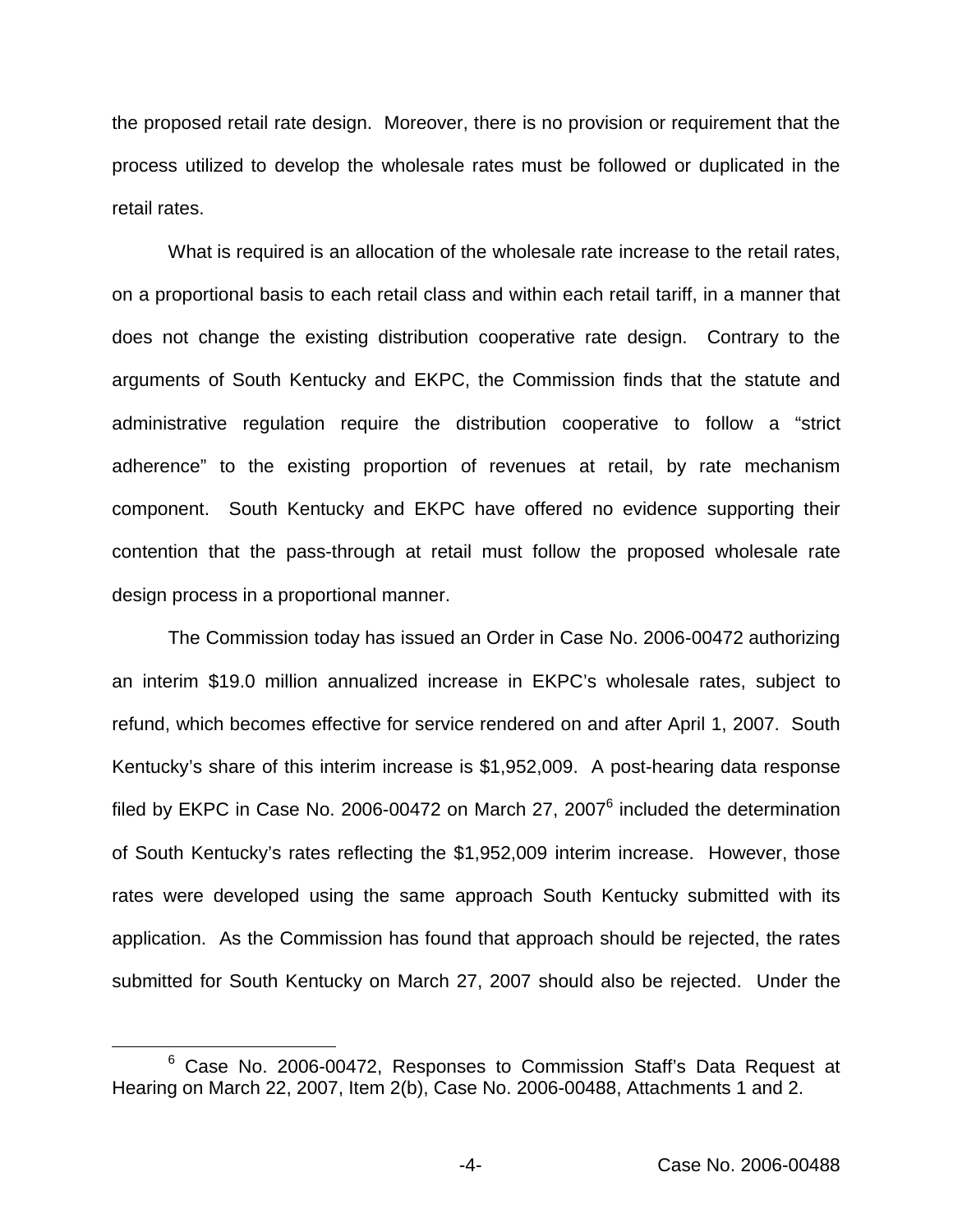provisions of KRS 278.455(2), the change in South Kentucky's retail rates to reflect this increase must become effective for service rendered on and after April 1, 2007.

IT IS THEREFORE ORDERED that:

1. The approach proposed by South Kentucky to allocate its portion of any increase in the wholesale rates authorized in Case No. 2006-00472 is rejected.

2. The proposed rates submitted with South Kentucky's application and the revised rates provided in a post-hearing data response in Case No. 2006-00472 are not consistent with the provisions of KRS 278.455 and 807 KAR 5:007 and are denied.

3. South Kentucky shall develop retail rates that allocate the \$1,952,009 interim increase in wholesale rates authorized for EKPC on a proportional basis consistent with the requirements of KRS 278.455(2) and 807 KAR 5:007, Section 2(2).

4. South Kentucky shall file these new interim retail rates with the Commission within 10 days of the date of this Order.

5. South Kentucky shall submit within 10 days of the date of this Order analyses which demonstrate the interim increase has been allocated on a proportional basis to each class and within each tariff, in a manner that does not change South Kentucky's existing rate design. The analyses shall follow the format required in the Commission Staff's First Data Request dated March 12, 2007, Item 3(a)(1) and 3(a)(2). The analyses are to be provided in both hard copy and electronic Excel formats. The electronic analyses shall be provided on either CD-ROM or diskette with all formulas intact.

6. The increase in interim rates approved herein is subject to refund and shall become effective for service rendered on and after April 1, 2007.